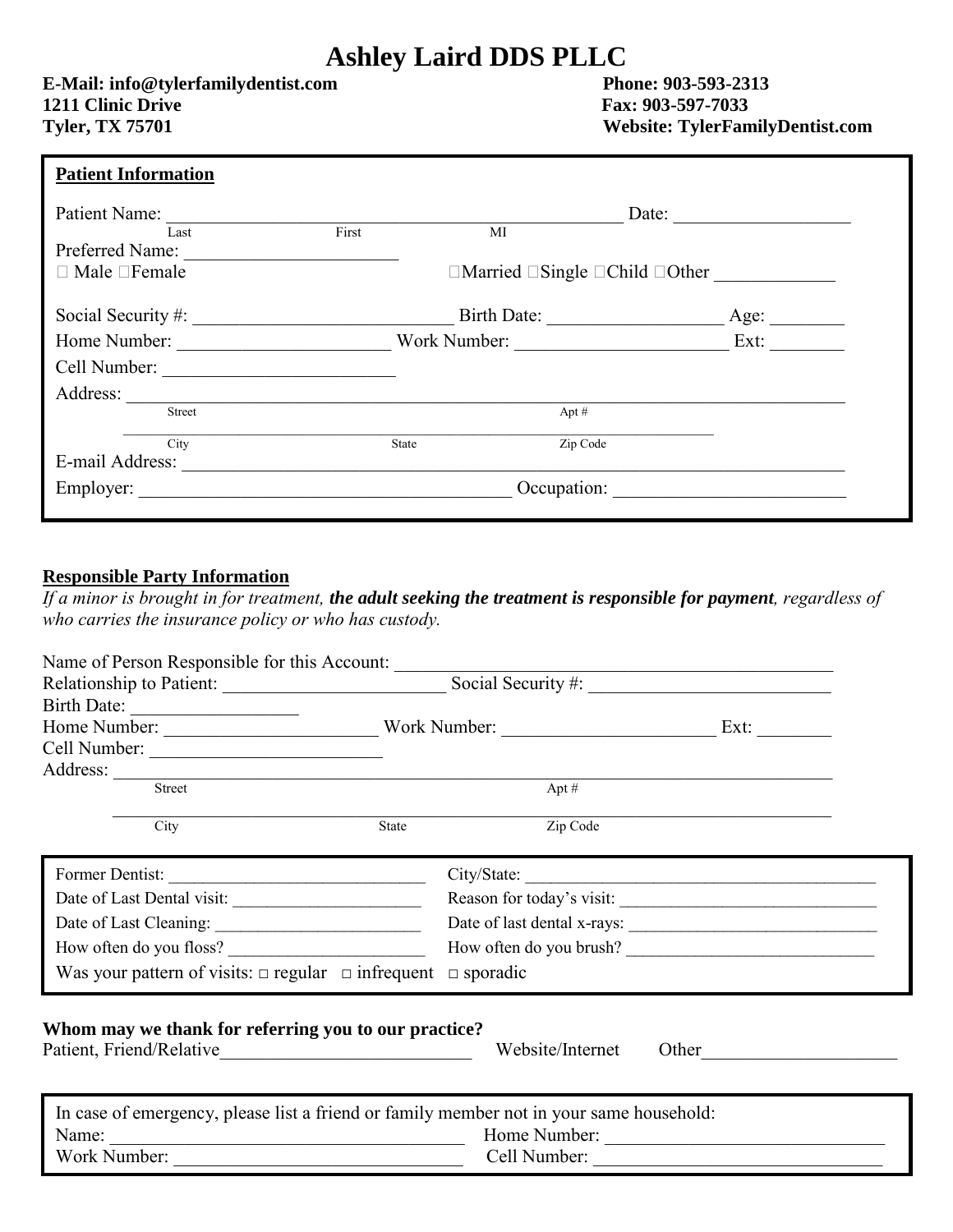### **Medical History:**

| List medications you are currently taking:                                               |            |           |  |
|------------------------------------------------------------------------------------------|------------|-----------|--|
|                                                                                          |            |           |  |
| Pharmacy Name:                                                                           |            |           |  |
| Have you ever had any complications during or following dental treatment?                | $\Box$ Yes | $\Box$ No |  |
| If yes, please explain:                                                                  |            |           |  |
| Have you been admitted to a hospital or needed emergency care during the past two years? | $\Box$ Yes | $\Box$ No |  |
| If yes, please explain:                                                                  |            |           |  |
| Are you now under the care of a physician?<br>$\Box$ Yes                                 |            | $\Box$ No |  |
| Name of primary physician:                                                               |            |           |  |
| Name of any other physicians:                                                            |            |           |  |
| Do you have any health problems that need further clarification?<br>$\Box$ Yes           |            | $\Box$ No |  |
| If yes, please explain:                                                                  |            |           |  |
| Are you using any recreational drugs?                                                    | $\Box$ Yes | $\Box$ No |  |
| Are you accustomed to regular dental cleanings and check-ups?                            | $\Box$ Yes | $\Box$ No |  |
| Are you happy with the appearance of your smile?                                         | $\Box$ Yes | $\Box$ No |  |
| Do you wish to be shown how we can improve the look of your smile?                       | $\Box$ Yes | $\Box$ No |  |
| Do you expect to keep your teeth for your lifetime?<br>$\Box$ Yes                        |            | $\Box$ No |  |
| What do you expect most from your dentist?                                               |            |           |  |

Please list any other pertinent information you need us to know to better serve your dental needs: \_\_\_\_\_\_\_\_\_\_\_\_\_\_\_\_\_\_\_\_\_\_\_

| Are you allergic to or have you had any reactions to the following?<br>□Local Anesthetic<br>$\Box$ Penicillin<br>$\Box$ Codeine<br>$\Box$ Aspirin |                              |                              |                                   |  |
|---------------------------------------------------------------------------------------------------------------------------------------------------|------------------------------|------------------------------|-----------------------------------|--|
| Sulfa                                                                                                                                             | $\Box$ Latex                 | $\exists$ Other:             |                                   |  |
|                                                                                                                                                   |                              |                              |                                   |  |
| <u>Have you ever had any of the following? Please check those that apply:</u>                                                                     |                              |                              |                                   |  |
| $\Box$ AIDS                                                                                                                                       | Emphysema                    | □Liver Disease               | $\square$ Psychiatric Care        |  |
| $\Box$ Anemia                                                                                                                                     | $\Box$ Epilepsy              | □Low Blood Pressure          | Radiation Date:                   |  |
| $\Box$ Arthritis/Rheumatism                                                                                                                       | $\Box$ Excessive Bleeding    | □Lung/Respiratory Disease    | Rheumatic Fever                   |  |
| $\Box$ Artificial Joint                                                                                                                           | $\Box$ Fibromyalgia          | $\Box$ Lupus                 | Sinus Problems                    |  |
| $\Box$ Artificial Heart Valves                                                                                                                    | $\Box$ Head Injury           | $\Box$ Mental Disease        | $\Box$ Stroke                     |  |
| $\Box$ Asthma                                                                                                                                     | □Heart Murmur                | □Mitral Valve Prolapse       | $\square$ Swelling of Feet/Ankles |  |
| □ Autoimmune Disease:                                                                                                                             | □Heart Problems/Disease      | $\Box$ Multiple Sclerosis    | $\square$ Swelling of Neck Glands |  |
|                                                                                                                                                   |                              | $\Box$ Nervous Disorder      | □ Taken Bisphosphonates           |  |
| □Blood Disease                                                                                                                                    | $\Box$ Hepatitis Type $\_\_$ | $\Box$ Osteoporosis          | □Thyroid Problems                 |  |
| $\Box$ Chemical Dependency                                                                                                                        | $\Box$ Herpes                | $\Box$ Pace Maker            | $\Box$ Tuberculosis               |  |
| $\Box$ Chemo Date:                                                                                                                                | □High Blood Pressure         | $\Box$ Pregnant at THIS time | $\Box$ Tumors/Growths             |  |
| □ Circulatory Problems                                                                                                                            | $\Box$ HIV                   | Due Date:                    | $\Box$ Venereal Disease           |  |
| $\square$ Diabetes Type                                                                                                                           | <b>Jaundice</b>              | Premed Needed                |                                   |  |
| $\square$ Dizziness/Fainting                                                                                                                      | Kidney Disease               |                              |                                   |  |

\_\_\_\_\_\_\_\_\_\_\_\_\_\_\_\_\_\_\_\_\_\_\_\_\_\_\_\_\_\_\_\_\_\_\_\_\_\_\_\_\_\_\_\_\_\_\_\_\_\_\_\_\_\_\_\_\_\_\_\_\_\_\_\_\_\_\_\_\_\_\_\_\_\_\_\_\_\_\_\_\_\_\_\_\_\_\_\_\_\_\_\_\_\_\_\_\_\_\_\_\_

#### **Have you ever had any of the following? Please check those that apply:**

| □ Bad Breath                            | □Loose Teeth/Broken Fillings  | ΠŞ       |
|-----------------------------------------|-------------------------------|----------|
| $\Box$ Chew on Side of Mouth            | $\Box$ Orthodontic Treatment  | ΠŞ       |
| $\Box$ Clench/Grind Teeth               | $\Box$ Pain Around Ear        | $\Box$ S |
| $\Box$ Clicking or Popping Jaw          | $\Box$ Periodontal Treatment  | ΠŞ       |
| $\Box$ Dry Mouth                        | Radiation to Head/Neck        | $\Box$ 1 |
| $\square$ Food Collection between Teeth | $\square$ Sensitivity to Cold | $\Box$ 1 |
| $\square$ Jaw Pain or Tiredness         | $\square$ Sensitivity to Hot  |          |

Sensitivity to Pressure Smokeless Tobacco Sores/Growths in Mouth Swollen or Tender Gums TMJ Treatment Tobacco Usage

To the best of my knowledge, all of the preceding answers and information provided are true and correct. If I ever have any change in my health, I will inform the doctor at the next appointment without fail.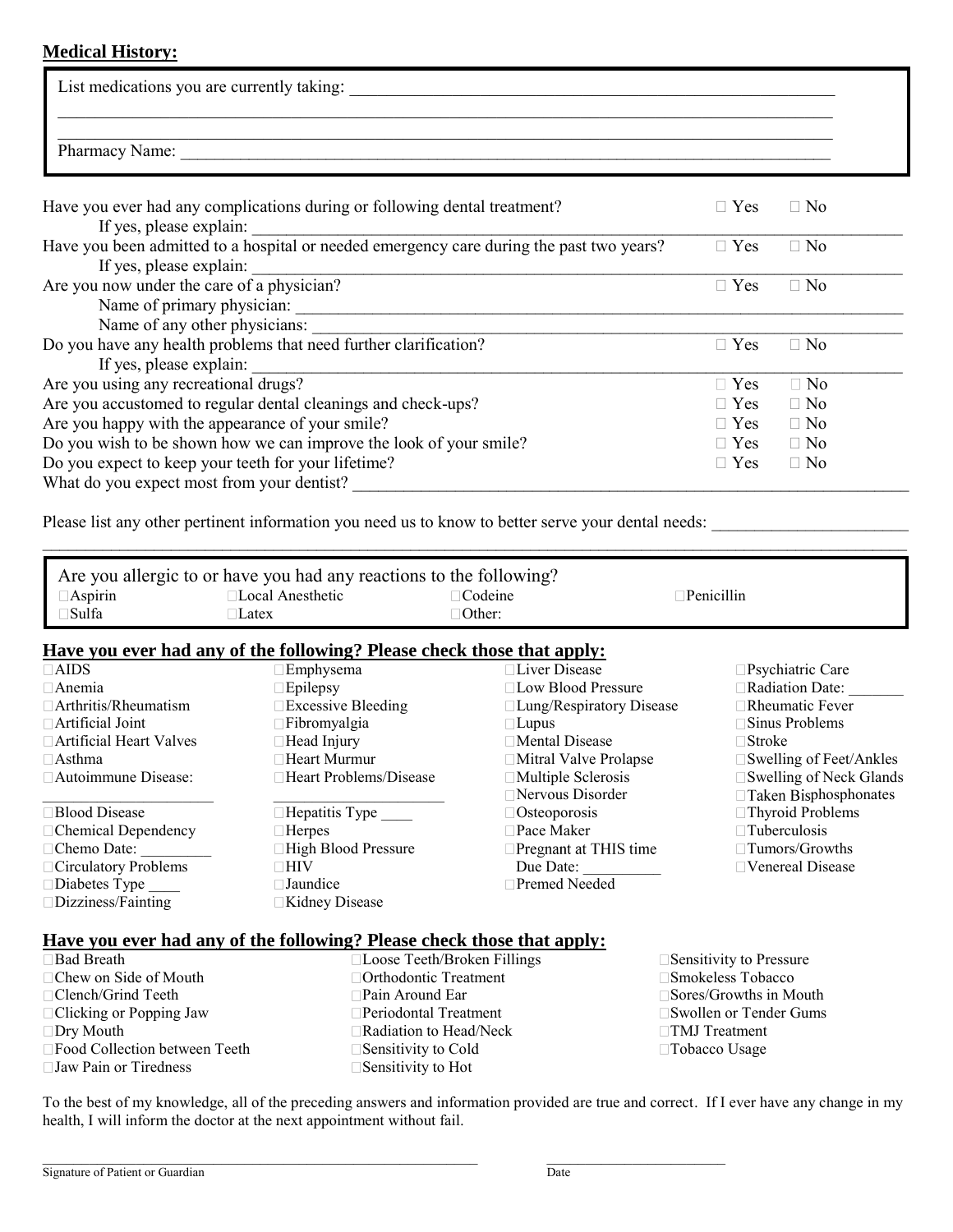### **FINANCIAL AGREEMENT**

I, understand that any service performed for me or my dependent by Dr. Laird or her office is my **personal financial responsibility and that payment is due at time of service**.

 If I have dental insurance I understand that it is not Dr. Laird's office responsibility to collect from my insurance company. I, the insured/dependent, have read the following and understand the policies regarding office financial and insurance policies. I agree to comply with all policies and agree to be responsible for payment of all services at the time rendered.

We are happy to assist you in verifying your benefits and maximizing them to your fullest financial advantage. We will assist you in preparing forms or printing receipts for you to file with your insurance company; or if we file insurance claims on your behalf, we will need a copy of your current insurance card; you are required by your insurance company to pay all co- pay's, coinsurance, and deductibles which are due and payable at the time of service.

Verification of your insurance does not guarantee payment. Payment is subject to review by your insurance company and is determined upon the actual receipt of the claims by the insurance company. Dr. Laird's office will file an initial insurance claim on my behalf at no additional cost. If my insurance carrier has not responded or denies payment within 45 days of the date of the service the entire fee for the service is due and payable by me. I understand any remaining balance regardless of the amount of the insurance payment is my responsibility and it is my responsibility to contact my insurance company to dispute any denial, or nonpayment issues.

**Authorization to pay benefits to dentist:** I hereby authorize payment directly to the above dentist for the surgical and or dental benefits, if any, otherwise payable to me for services as described above but not to exceed the benefits provided for covered services.

\_\_\_\_\_\_\_\_\_\_\_\_\_\_\_\_\_\_\_\_\_\_\_\_\_\_\_\_\_\_\_\_\_\_\_\_\_\_\_\_\_\_\_\_\_\_\_\_\_\_\_\_\_\_\_\_\_\_\_\_\_\_\_\_\_\_\_\_\_\_\_\_\_\_\_ Signature of Patient or Guardian Date **Date** 

# **CANCELLATION POLICY**

I understand that I need to arrive at the appropriately scheduled time for treatment. The doctor and hygienist have numerous duties encompassed by their schedule. Therefore, the facility asks that you arrive at your appropriately scheduled time.

● Arriving excessively early will not ensure or entitle you to begin your appointment early.

● Tardiness, especially in excess of 15 minutes, may require rescheduling of the appointment or modification of your treatment. We do our best to run on time. The nature of our practice is to give our patients the utmost care and service. Please excuse any delays on our part. We will give you the same careful attention as soon as possible.

● In the event that you do need to cancel or anticipate being late- please call us at (903)593-2313 before your scheduled treatment time. We request a 24-business hour notice for all cancellations. Failure to do so may be subject to a \$50.00 charge.

\_\_\_\_\_\_\_\_\_\_\_\_\_\_\_\_\_\_\_\_\_\_\_\_\_\_\_\_\_\_\_\_\_\_\_\_\_\_\_\_\_\_ \_\_\_\_\_\_\_\_\_\_\_\_\_\_\_\_

The schedule is available by first come first serve basis. Canceling minutes or hours before an appointment or not showing for an appointment may prevent other patients from scheduling. Again, we request a 24-business hour notice for all cancellations; otherwise you will be subject to a \$50.00 charge. Excessive abuse of the schedule, arriving late (more than 15 minutes) or not showing up three (3) or more times may result in dismissal from our office. We will try out very best to accommodate your schedule within our available resources. Your assistance and understanding is appreciated.

Printed Name

\_\_\_\_\_\_\_\_\_\_\_\_\_\_\_\_\_\_\_\_\_\_\_\_\_\_\_\_\_\_\_\_\_\_\_\_\_\_\_\_\_\_

Signature of Patient or Guardian Date